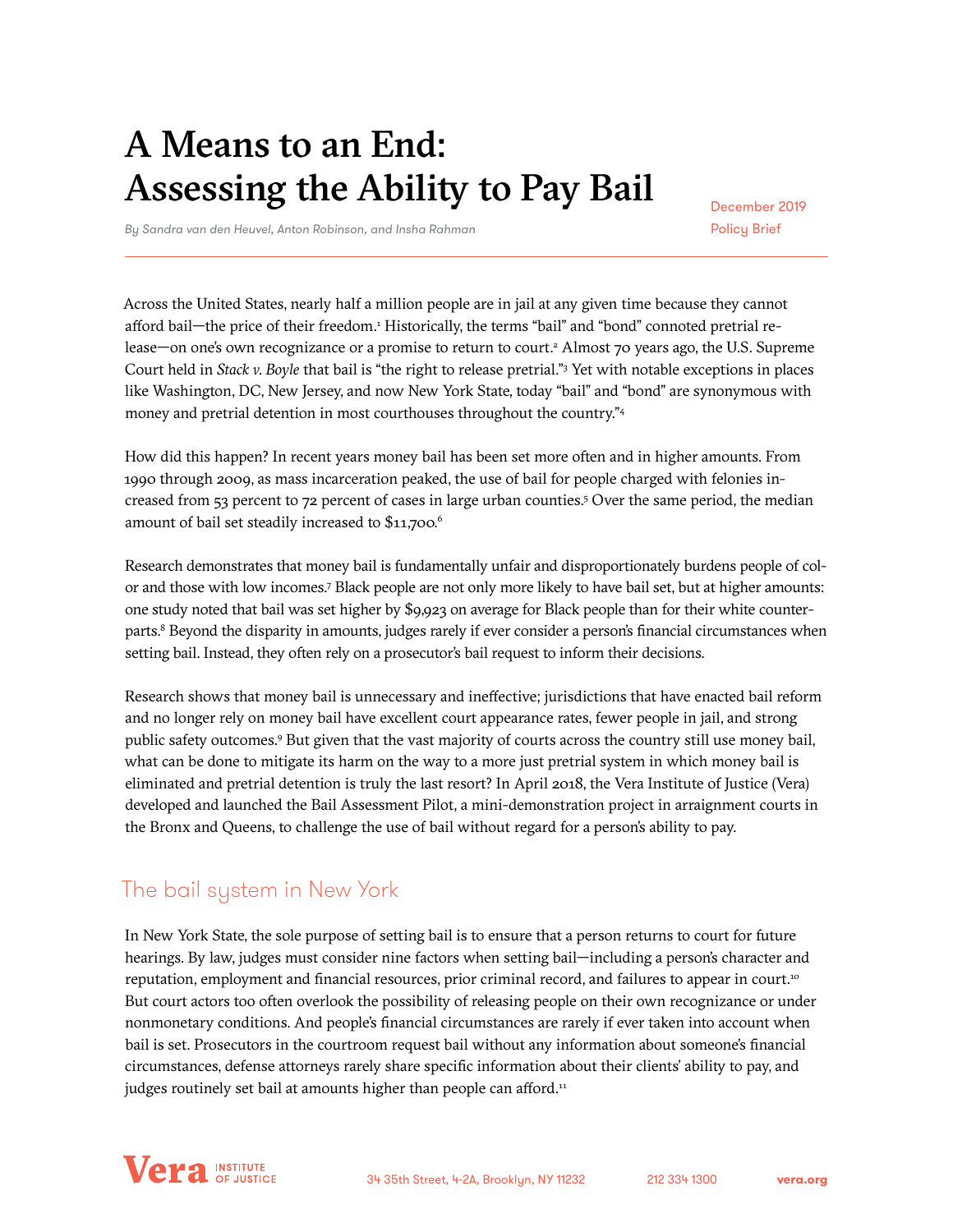In lawsuits spanning the country, including one in Dutchess County, New York, "a lack of consideration" of a person's ability to pay has been found to be "a violation of the equal protection and due process clause of the 14th Amendment and the ... Constitution."<sup>12</sup> In April 2019, New York State passed new bail laws that will go into effect in January 2020 and will dramatically reduce the use of bail on misdemeanor, nonviolent felony, and even some violent felony charges. But in the limited instances when bail may still be considered, judges must consider a person's ability to pay and whether setting bail will cause "undue hardship."13

A person's ability to pay bail without undue hardship is based on two underlying principles—poverty should not result in pretrial detention simply because someone cannot afford to make bail and, in cases in which bail is paid, a person should have the capacity to do so without having to forgo paying for rent, groceries, childcare, or other regular expenses.14 Vera developed the Bail Assessment Pilot to provide concrete, individualized information about a person's financial circumstances during the bail hearing. The pilot offers two pieces of vital information to the courts: one is the form of bail the person can afford (see "Types of bail in New York State" below) and the second is the amount of bail the person can reasonably pay. This information is based on a calculation of the person's income, any public benefits they receive, ongoing expenses, and assets. Vera developed a tool—a "calculator" with about 30 questions to determine someone's ability to pay bail—and hired a bail specialist to conduct an interview with the person arrested before the bail hearing in order to provide information to the court about how much and what type of bail someone could afford.

### **Types of bail in New York State**

In 1970, the state legislature reformed New York's bail laws to allow judges to consider forms of bail that are less restrictive than cash. New York State Criminal Procedure Law (CPL) § 520.10 allows for nine forms of bail. When bail reform goes into effect statewide in January 2020, in the limited cases in which bail may still be set, courts must set at least three forms. At least one of those forms must be a partially secured or unsecured bond.<sup>a</sup> Historically, the practice in the state's courts has been to impose only the two types of bail that are most onerous.

- **• Cash bail.** This requires a person to pay the full bail amount to the court in cash. The money is returned at the end of a case, regardless of the final case outcome, if the person makes all court appearances.
- **• Insurance company bail bond.** This requires a person to pay a 10 percent premium and other nonrefundable fees to a for-profit bail bond company and to satisfy conditions such as obtaining multiple payers and proof of employment. At the end of a case, regardless of the final case outcome, that premium and fees are not returned.

New York's bail law has seven additional forms that are easier to afford because they do not require the "obligor"—the person responsible for the bond—to put up a large amount of money or pay nonrefundable premiums and fees.

- **• Secured surety bond.** This requires an obligor other than the accused person to deposit personal or real property with the court to secure the person's release, although the person accused may also serve as one of two or more obligors.
- **• Secured appearance bond.** This requires the accused person to serve as the sole obligor and deposit personal or real property with the court to secure their release.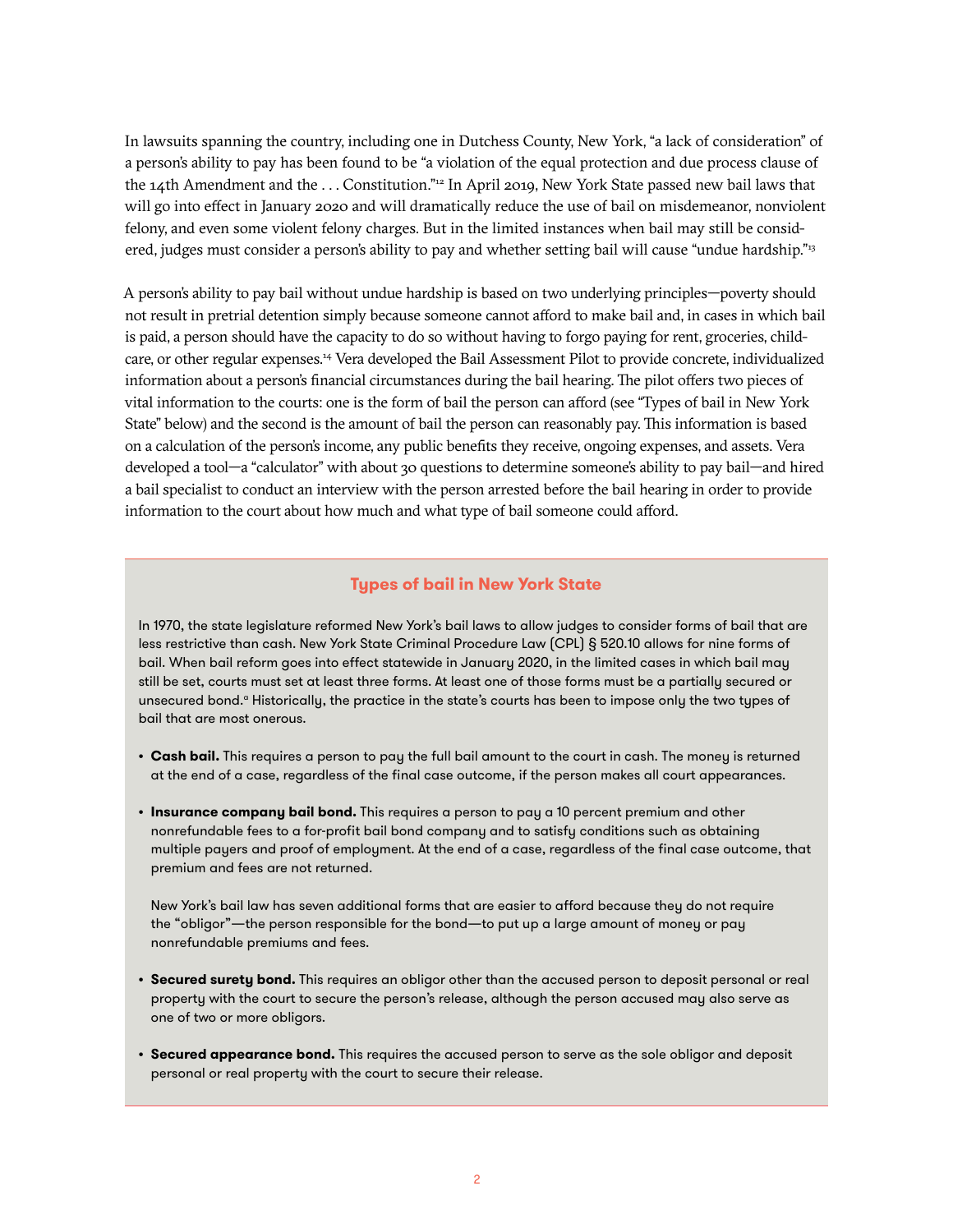- **• Partially secured surety bond.** This requires the obligor to be someone other than the accused person, although that individual may serve as one of two or more obligors. The obligor or obligors must provide a money deposit of no more than 10 percent of the bond, although a judge may set a smaller percentage for the up-front deposit amount.
- **• Partially secured appearance bond.** This requires the accused person to serve as the sole obligor and to provide a money deposit of no more than 10 percent of the bond to secure release, although a judge may set a smaller percentage for the up-front deposit amount. An obligor is liable only for the remainder of the full bond amount if they do not appear in court, and bail is forfeited. If the person makes all court appearances, the initial deposit amount will be returned at the end of the case.
- **• Unsecured surety bond.** This requires the obligor to be someone other than the accused person, although that individual may also serve as one of two or more obligors. No deposit of property or money is required up front; the person simply must promise to be liable for the full amount of the bond if they fail to appear at subsequent court dates and bail is forfeited.
- **• Unsecured appearance bond.** This does not require the accused person to provide a deposit of property or money up front; the person simply must promise to be liable for the full amount of the bond if they fail to appear at subsequent court dates, and bail is forfeited.
- **• Credit card.** This allows an obligor or obligors to pay the full bail amount to the court using a credit card. (The state legislature amended CPL § 520.10 in 1986 to authorize bail being posted this way.)

a "Partially secured" means that an accused person must pay a percentage of a bond to the court to secure their release. "Unsecured" means that an accused person pays no money up front, but is liable for the full amount of a bond if they fail to appear at future court dates. See New York's Criminal Procedure Law § 520.10.

## How the pilot works

The Bail Assessment Pilot was launched in 2018 as a short-term mini-demonstration project to assess the impact of providing individualized information about ability to pay on judges' bail-setting practices. The pilot will cease operation at the end of 2019, and a final report of the project's findings will be released in 2020.

The Bail Assessment Pilot operates in the Bronx criminal court arraignment courtrooms—where bail hearings are conducted—on Tuesdays and Thursdays and in Queens criminal court arraignment courtrooms on Wednesdays and Fridays. It is staffed by a bail specialist, who is in the courtroom during the day shift and accepts referrals from defense attorneys for cases in which bail is likely to be set. All cases on those days, regardless of charge, prior criminal record, or any other factors, are eligible for assessment through the pilot.

The process has three simple steps.

**1. Referral.** Because the most recent data shows that New York City courts release 68 percent of all people arraigned citywide on their own recognizance and 3 percent to supervised release programs, Vera did not want to influence judges to consider bail in cases for which they otherwise would have released the person on their own recognizance.15 To that end, having defense attorneys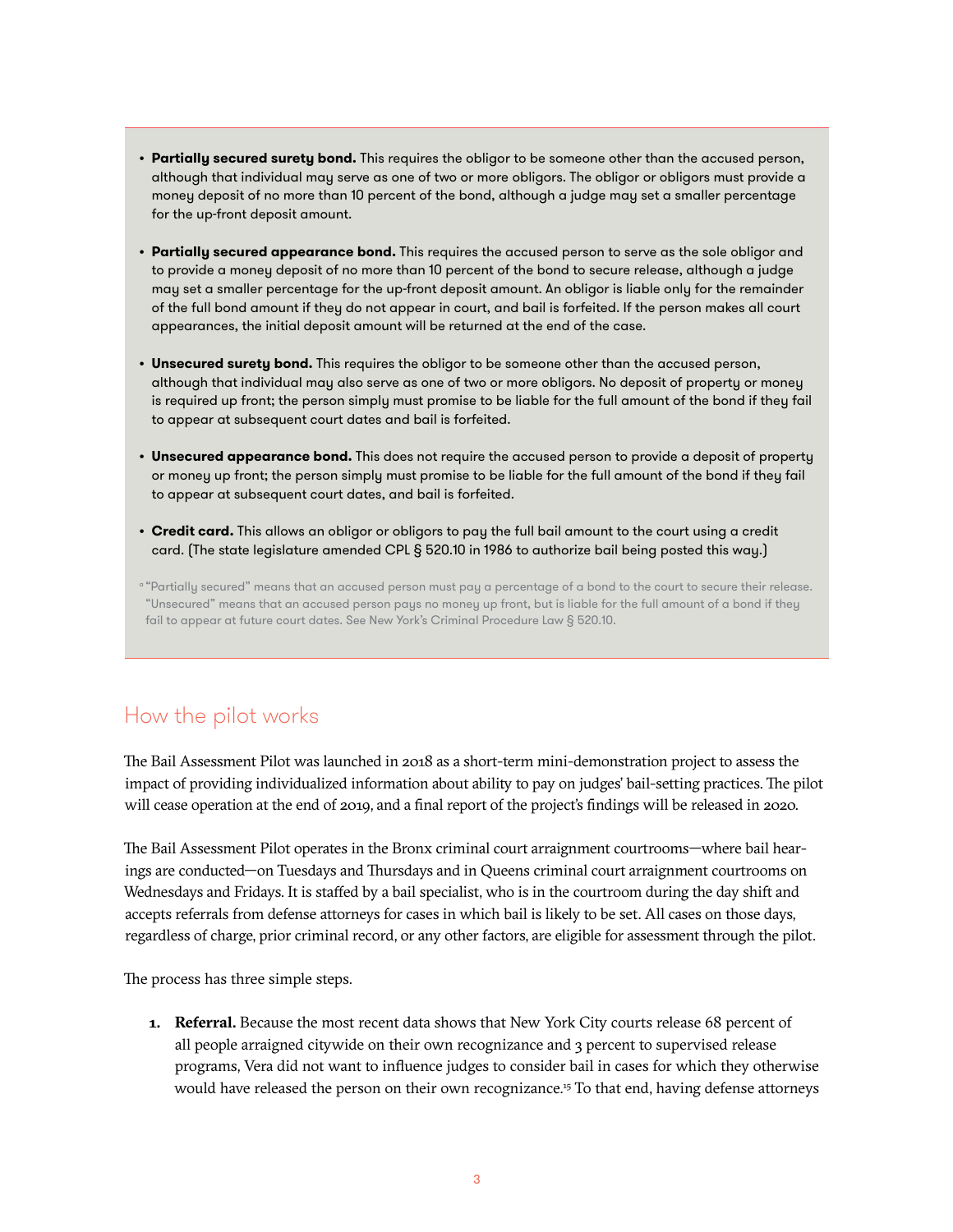serve as gatekeepers and refer cases for which they believe bail will likely be set is an important safeguard to prevent overreach and net widening.

- **2. Interview.** Public defenders in arraignment courts make referrals to the Bail Assessment Pilot, where a specialist uses the bail calculator Vera developed (see "The bail 'calculator'" below) to interview people awaiting arraignment. The bail calculator provides an estimate of the amount of bail the person can afford and suggests the form of bail most feasible for them. If a person has no ability to pay but identifies a friend or family member who can help with bail, the specialist contacts that person to ask about how much money they can contribute and provides that information to defense counsel and the court.
- **3. On-the-record assessment.** When asked by the judge or defense counsel, the bail specialist joins the public defender in a bail application by providing the person's ability-to-pay assessment on the record—including the amount of bail and type of bail they can afford—before the judge makes a final bail decision. To guard against net widening, the bail specialist shares the assessment with the court only if the public defender makes a request and when it is clear that bail will be set. If a case looks as if it will result in release on recognizance or supervised release, the specialist's assessment will not be provided on the record despite an interview having been completed.

# The bail "calculator"

To create a bail "calculator," Vera partnered with Duke University's Common Cents Lab, a behavioral science research institute that studies financial well-being for low- and moderate-income people.16 The tool has about 30 questions asked of a person or a family member to estimate how much bail someone can afford and in what form. (See "Types of bail in New York State" on page 2.) This calculated bail amount and form is considered the person's "ability to pay."

The calculator's questions cover four aspects of a financial assessment—a person's income from employment, their assets from savings or available cash or property, and any income from benefits, minus their ongoing living expenses. (See "Sample questions from the bail calculator" on page 5.) The amount of income and assets is totaled, and then the costs of ongoing living expenses are subtracted. The result is either a net amount of disposable income, no income, or a negative amount. A negative amount indicates that someone's expenses are greater than their income and they have "no ability to pay." Putting the amount of a person's ability to pay on the record—whether it is \$8 or \$76 or \$550—forces the courts to confront whether pretrial release or pretrial detention is intended in each case and for every individual. That intent is

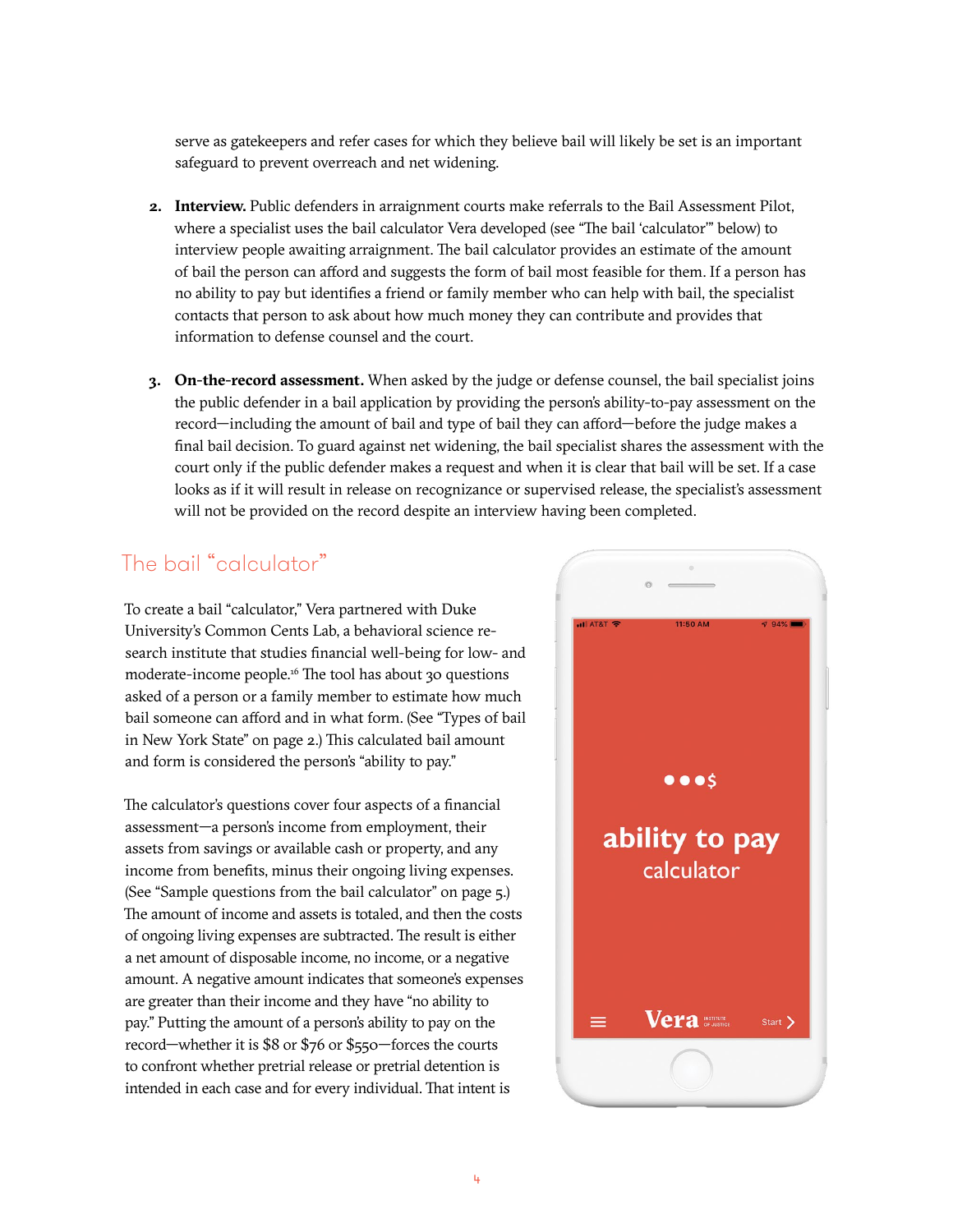### Sample questions from the bail calculator



reflected in whether the bail set is commensurate with the assessment: lower, potentially leading to release on recognizance; or higher, likely resulting in detention. When someone has no ability to pay bail in any form or amount, defense attorneys often indicate that setting any amount of bail would be "tantamount to remand" that is, that it would effectively send someone to jail without any possibility of making bail.

The tool calculates both an amount and a form of bail for each person that are reasonably affordable and will not cause undue hardship. The calculator uses a graduated formula with income brackets that calculates lower bail amounts for people who have relatively less disposable income and slightly higher bail amounts for people with more disposable income. In addition to the bail amount, the calculator identifies the forms of bail a person has access to. For example, the tool will not suggest a credit card bail option for people who do not have credit cards. And the calculator makes a cash bail assessment only if cash is immediately available in savings or at home. Without assessing where someone keeps their money and if that money is immediately available, specifying an amount of bail in an inaccessible form can be just as detrimental as an unaffordable amount. To safeguard against inflated bail amounts, Vera analyzed the median bail amounts set in the Bronx and Queens for all charges and created a cap for any bail amount by charge. For example, if the third quartile of all bail set in the Bronx on a misdemeanor theft case is \$1,500, and the pilot assessed that the person charged with theft can afford \$2,250 bail, the bail specialist's assessment on the record would still be capped at \$1,500 to safeguard against encouraging the courts to set higher bail than is customary.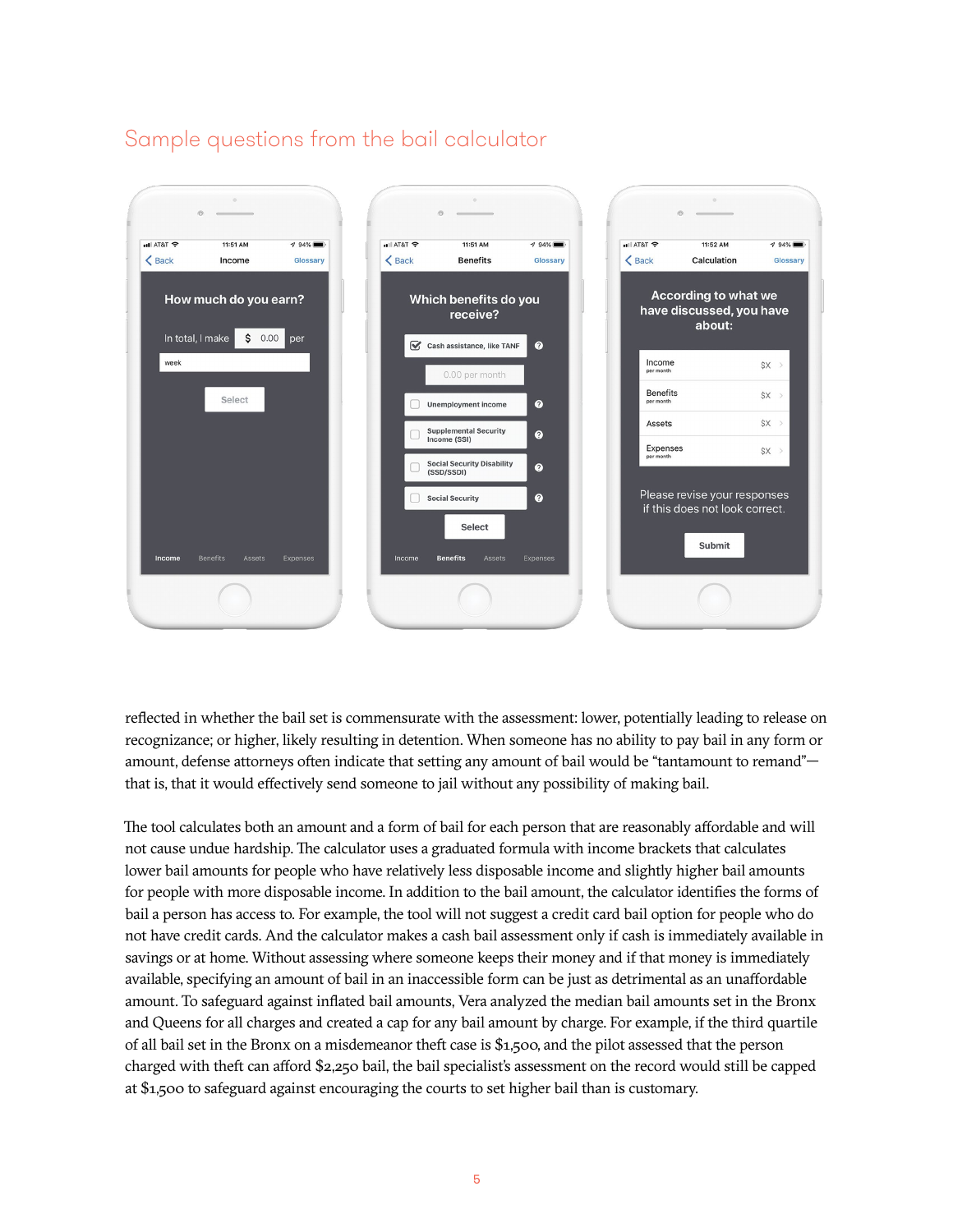Although ability to pay does not vary based on whether someone is charged with a misdemeanor or a felony, it is common practice for judges to set higher bail based on the severity of the charge. To reflect this reality, the bail calculator takes the charge into account when calculating the amount and type of bail the person can afford. Of the net disposable income, a lesser percentage is recommended for bail on a misdemeanor charge versus a higher percentage for bail on a felony charge. Because the calculation is still based on the person's net disposable income, both the misdemeanor and felony bail recommendation are still within that person's ability to pay and should not cause undue hardship.

### Looking ahead

The individualized approach to calculating bail is a unique and important facet of the pilot's philosophy about assessing ability to pay and of the bail calculator itself. Without such an approach, it can be difficult to gauge undue hardship or how much bail is too much for a person to afford.17 The lessons learned from the Bail Assessment Pilot will be detailed in a research report to be published in 2020. Until then, the tools developed from the pilot still have immediate potential to change the use of bail, not only in New York, but nationwide in courtrooms where money bail is imposed daily. To accompany this brief report, Vera is releasing an online version of the bail calculator that defense attorneys, pretrial services officers, judges, and family members can use to help provide individualized assessments of a person's ability to pay bail. Incremental fixes, such as the Bail Assessment Pilot and the bail calculator, are important steps to making the use of bail less burdensome and punitive on the path to ending the use of money bail entirely.